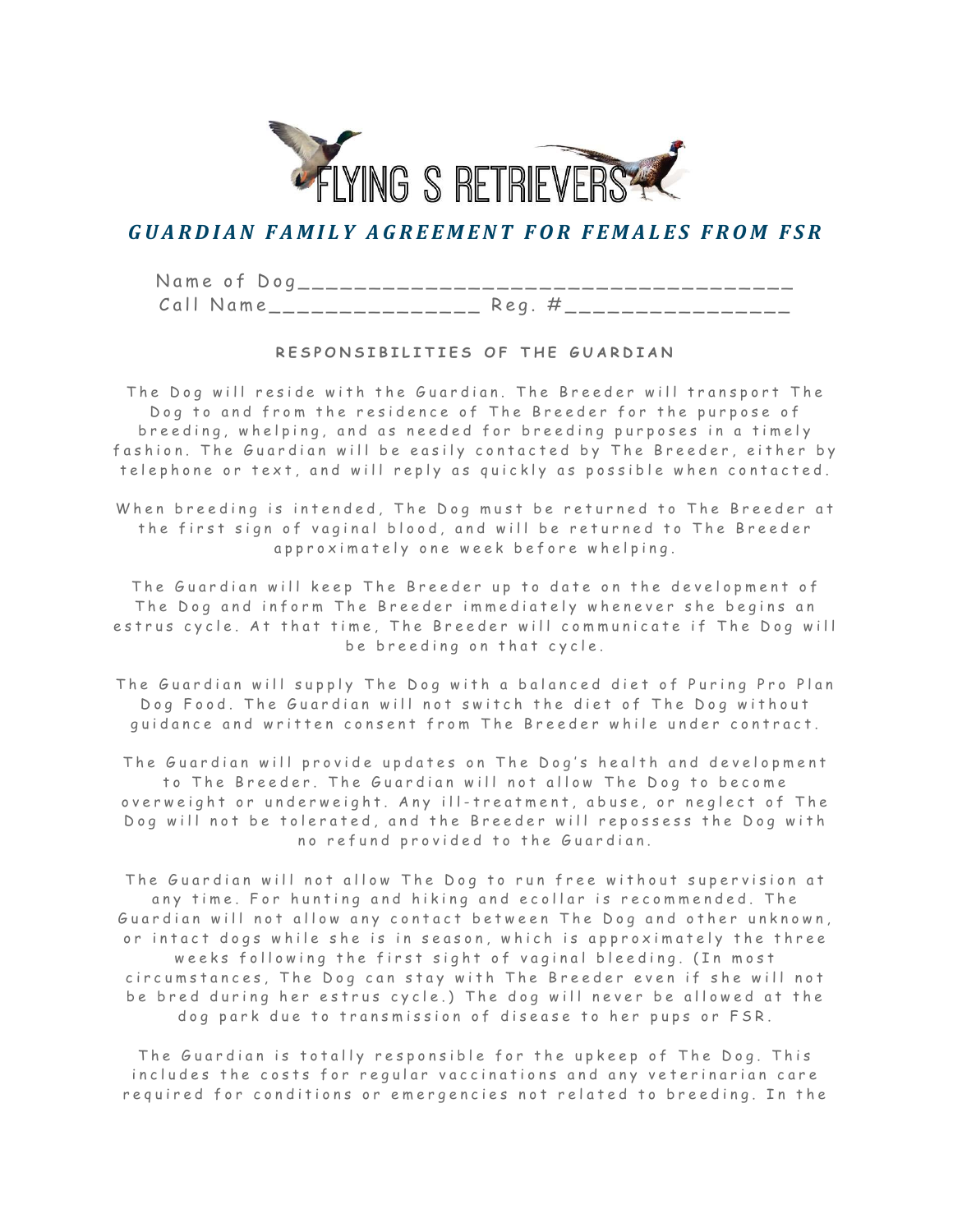case of emergency, injury, or planned surgery, The Breeder will be contacted and made aware of the situation before the procedure occurs, when time permits. The Breeder will always be given full access to any and all medical records pertaining to The Dog at any time.

Once this contract has been signed, the actions and behaviors of The Dog are the liability of The Guardian, and not The Breeder.

During pregnancy, The Guardian will follow all health instructions from The Breeder.

At the closing of this contract, when the breeding requirements (outlined below) have been fulfilled, The Breeder is responsible to spay the dog, and only then will her registration be transferred to The Guardian. At the conclusion of this contract, The Dog will live permanently with The Guardian.

Under no circumstances will The Dog be spayed without the written consent of the breeder.

# RESPONSIBILITIES OF THE BREEDER

## The Breeder is to provide The Dog to The Guardian up to date on regular vaccinations and wormings.

The B reeder is responsible for the cost of any and all pre-breeding genetic and health testing.

The Breeder is responsible for the care and upkeep of The Dog, with regard to feeding and medical costs incurred as a direct result of any breeding or reproduction activities, while The Dog is in the possession of The Breeder for breeding purposes.

In the unlikely event of accidental death of The Dog, as a direct result of breeding, it is the responsibility of The Breeder to supply a replacement dog or puppy to The Guardian. The replacement dog or puppy will be subject to the choice of The Guardian, and also subject to availability from The Breeder. The replacement dog or puppy may be a pet, or a guardian, but will be at no charge to The Guardian, The Breeder can not be held liable to The Guardian, or any other parties, for more than a replacement dog or puppy.

The Breeder is responsible for costs incurred to register or transfer the registration belonging to all of her offspring.

### RETURN PRIVILEGES

If any one or more of the terms outlined in this contract are deliberately or mistakenly dishonored by The Guardian, during the time